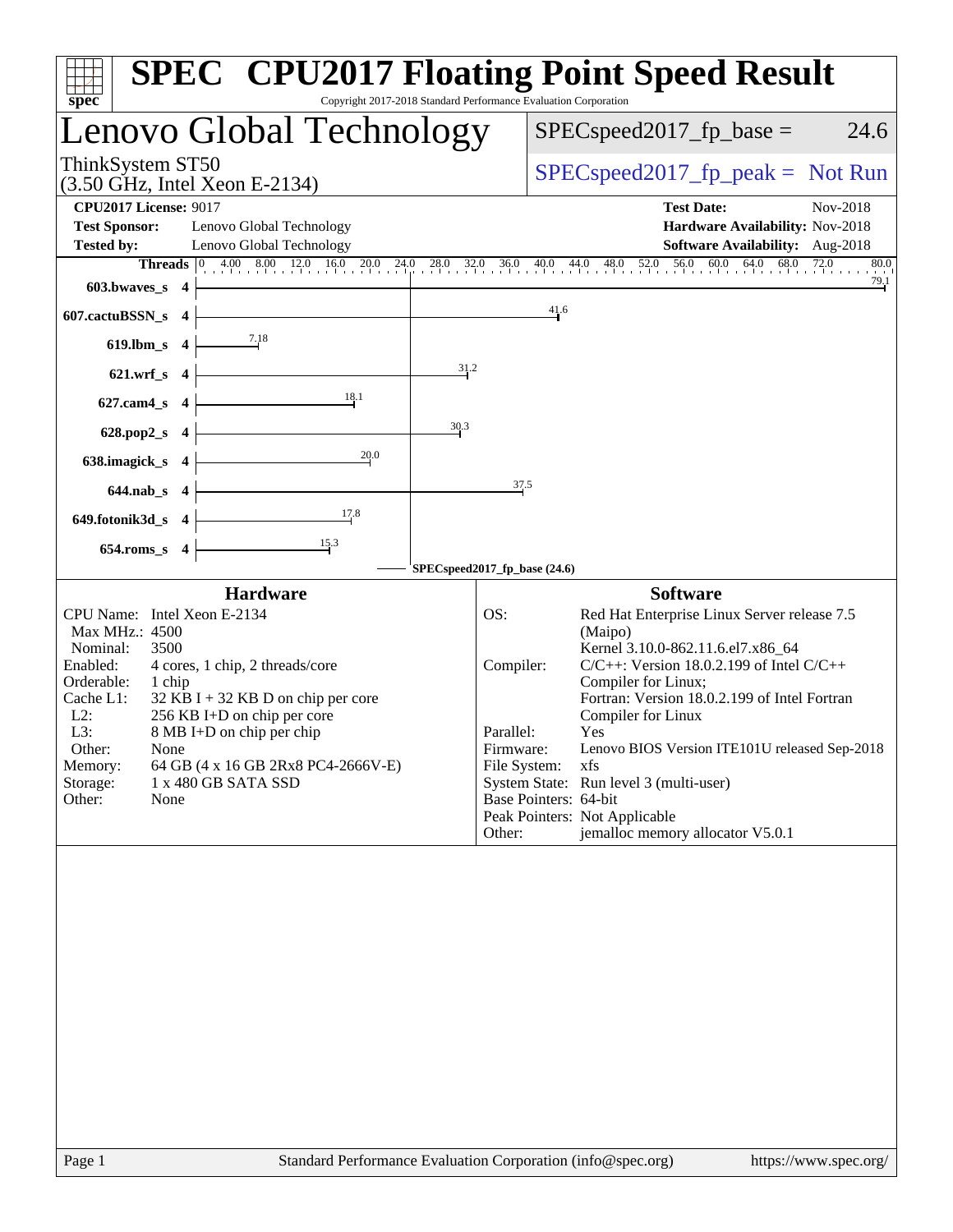

#### **[SPEC CPU2017 Floating Point Speed Result](http://www.spec.org/auto/cpu2017/Docs/result-fields.html#SPECCPU2017FloatingPointSpeedResult)** Copyright 2017-2018 Standard Performance Evaluation Corporation

# Lenovo Global Technology

(3.50 GHz, Intel Xeon E-2134)

ThinkSystem ST50  $SPEC speed2017$  [p\_peak = Not Run  $SPEC speed2017<sub>fp</sub> base = 24.6$ 

**[Test Sponsor:](http://www.spec.org/auto/cpu2017/Docs/result-fields.html#TestSponsor)** Lenovo Global Technology **[Hardware Availability:](http://www.spec.org/auto/cpu2017/Docs/result-fields.html#HardwareAvailability)** Nov-2018 **[Tested by:](http://www.spec.org/auto/cpu2017/Docs/result-fields.html#Testedby)** Lenovo Global Technology **[Software Availability:](http://www.spec.org/auto/cpu2017/Docs/result-fields.html#SoftwareAvailability)** Aug-2018

**[CPU2017 License:](http://www.spec.org/auto/cpu2017/Docs/result-fields.html#CPU2017License)** 9017 **[Test Date:](http://www.spec.org/auto/cpu2017/Docs/result-fields.html#TestDate)** Nov-2018

### **[Results Table](http://www.spec.org/auto/cpu2017/Docs/result-fields.html#ResultsTable)**

|                            | <b>Base</b>    |                |             |                |       | <b>Peak</b>    |       |                |                |              |                |              |                |              |
|----------------------------|----------------|----------------|-------------|----------------|-------|----------------|-------|----------------|----------------|--------------|----------------|--------------|----------------|--------------|
| <b>Benchmark</b>           | <b>Threads</b> | <b>Seconds</b> | Ratio       | <b>Seconds</b> | Ratio | <b>Seconds</b> | Ratio | <b>Threads</b> | <b>Seconds</b> | <b>Ratio</b> | <b>Seconds</b> | <b>Ratio</b> | <b>Seconds</b> | <b>Ratio</b> |
| 603.bwayes s               | 4              | 746            | 79.1        | 746            | 79.1  | 746            | 79.1  |                |                |              |                |              |                |              |
| 607.cactuBSSN s            | 4              | 400            | 41.6        | 401            | 41.6  | 402            | 41.5  |                |                |              |                |              |                |              |
| $619.$ lbm_s               | 4              | 730            | 7.18        | 730            | 7.17  | 729            | 7.18  |                |                |              |                |              |                |              |
| $621.wrf$ s                | 4              | 424            | 31.2        | 424            | 31.2  | 426            | 31.1  |                |                |              |                |              |                |              |
| $627.cam4_s$               | $\overline{4}$ | 489            | <b>18.1</b> | 490            | 18.1  | 488            | 18.2  |                |                |              |                |              |                |              |
| $628.pop2_s$               | 4              | 393            | 30.2        | 392            | 30.3  | 392            | 30.3  |                |                |              |                |              |                |              |
| 638.imagick_s              | 4              | 721            | <b>20.0</b> | 721            | 20.0  | 722            | 20.0  |                |                |              |                |              |                |              |
| $644$ .nab s               | 4              | 465            | 37.5        | 466            | 37.5  | 466            | 37.5  |                |                |              |                |              |                |              |
| 649.fotonik3d s            | 4              | 512            | 17.8        | 512            | 17.8  | 512            | 17.8  |                |                |              |                |              |                |              |
| $654$ .roms s              | 4              | 1029           | 15.3        | 1029           | 15.3  | 1029           | 15.3  |                |                |              |                |              |                |              |
| $SPEC speed2017$ fp base = | 24.6           |                |             |                |       |                |       |                |                |              |                |              |                |              |
| $SPECspeed2017_fp\_peak =$ | <b>Not Run</b> |                |             |                |       |                |       |                |                |              |                |              |                |              |

Results appear in the [order in which they were run.](http://www.spec.org/auto/cpu2017/Docs/result-fields.html#RunOrder) Bold underlined text [indicates a median measurement](http://www.spec.org/auto/cpu2017/Docs/result-fields.html#Median).

#### **[Operating System Notes](http://www.spec.org/auto/cpu2017/Docs/result-fields.html#OperatingSystemNotes)**

Stack size set to unlimited using "ulimit -s unlimited"

### **[General Notes](http://www.spec.org/auto/cpu2017/Docs/result-fields.html#GeneralNotes)**

Environment variables set by runcpu before the start of the run: KMP\_AFFINITY = "granularity=fine,compact,1,0" LD\_LIBRARY\_PATH = "/home/cpu2017-1.0.5-ic18.0u2/lib/ia32:/home/cpu2017-1.0.5-ic18.0u2/lib/intel64" LD\_LIBRARY\_PATH = "\$LD\_LIBRARY\_PATH:/home/cpu2017-1.0.5-ic18.0u2/je5.0.1-32:/home/cpu2017-1.0.5-ic18.0u2/je5.0.1-64" OMP\_STACKSIZE = "192M"

 Binaries compiled on a system with 1x Intel Core i7-6700K CPU + 32GB RAM memory using Redhat Enterprise Linux 7.5 Transparent Huge Pages enabled by default Prior to runcpu invocation Filesystem page cache synced and cleared with: sync; echo 3> /proc/sys/vm/drop\_caches Yes: The test sponsor attests, as of date of publication, that CVE-2017-5754 (Meltdown) is mitigated in the system as tested and documented. Yes: The test sponsor attests, as of date of publication, that CVE-2017-5753 (Spectre variant 1) is mitigated in the system as tested and documented. Yes: The test sponsor attests, as of date of publication, that CVE-2017-5715 (Spectre variant 2) is mitigated in the system as tested and documented. jemalloc, a general purpose malloc implementation built with the RedHat Enterprise 7.5, and the system compiler gcc 4.8.5 sources available from jemalloc.net or <https://github.com/jemalloc/jemalloc/releases>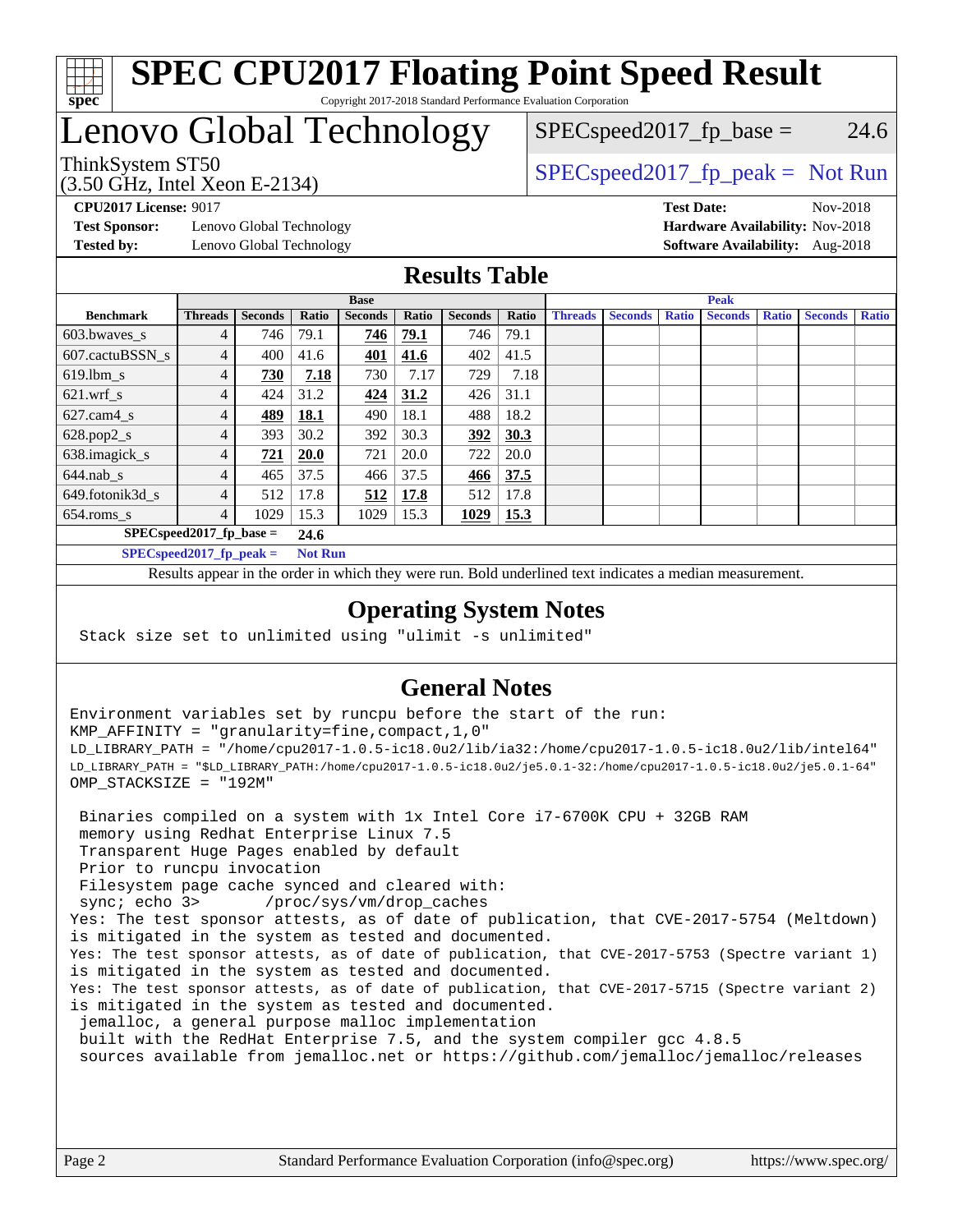| $spec^*$                     |                                           | Copyright 2017-2018 Standard Performance Evaluation Corporation                                                       | <b>SPEC CPU2017 Floating Point Speed Result</b>                                     |                                 |
|------------------------------|-------------------------------------------|-----------------------------------------------------------------------------------------------------------------------|-------------------------------------------------------------------------------------|---------------------------------|
| Lenovo Global Technology     |                                           |                                                                                                                       | $SPEC speed2017fr base =$                                                           | 24.6                            |
| ThinkSystem ST50             | $(3.50$ GHz, Intel Xeon E-2134)           |                                                                                                                       | $SPEC speed2017fr peak = Not Run$                                                   |                                 |
| <b>CPU2017 License: 9017</b> |                                           |                                                                                                                       | <b>Test Date:</b>                                                                   | Nov-2018                        |
| <b>Test Sponsor:</b>         | Lenovo Global Technology                  |                                                                                                                       |                                                                                     | Hardware Availability: Nov-2018 |
| <b>Tested by:</b>            | Lenovo Global Technology                  |                                                                                                                       |                                                                                     | Software Availability: Aug-2018 |
|                              |                                           | <b>Platform Notes</b>                                                                                                 |                                                                                     |                                 |
|                              |                                           |                                                                                                                       |                                                                                     |                                 |
|                              |                                           | Sysinfo program /home/cpu2017-1.0.5-ic18.0u2/bin/sysinfo<br>Rev: r5974 of 2018-05-19 9bcde8f2999c33d61f64985e45859ea9 |                                                                                     |                                 |
|                              | running on st50 Sat Nov 10 06:35:27 2018  |                                                                                                                       |                                                                                     |                                 |
|                              |                                           |                                                                                                                       |                                                                                     |                                 |
|                              |                                           | SUT (System Under Test) info as seen by some common utilities.                                                        |                                                                                     |                                 |
|                              | For more information on this section, see | https://www.spec.org/cpu2017/Docs/config.html#sysinfo                                                                 |                                                                                     |                                 |
|                              |                                           |                                                                                                                       |                                                                                     |                                 |
| From /proc/cpuinfo           |                                           |                                                                                                                       |                                                                                     |                                 |
|                              |                                           | model name : Intel(R) $Xeon(R)$ E-2134 CPU @ 3.50GHz                                                                  |                                                                                     |                                 |
| $\mathbf{1}$                 | "physical id"s (chips)                    |                                                                                                                       |                                                                                     |                                 |
|                              | 8 "processors"                            |                                                                                                                       | cores, siblings (Caution: counting these is hw and system dependent. The following  |                                 |
|                              |                                           |                                                                                                                       | excerpts from /proc/cpuinfo might not be reliable. Use with caution.)               |                                 |
|                              | cpu cores $: 4$                           |                                                                                                                       |                                                                                     |                                 |
|                              | siblings : 8                              |                                                                                                                       |                                                                                     |                                 |
|                              | physical 0: cores 0 1 2 3                 |                                                                                                                       |                                                                                     |                                 |
| From 1scpu:                  |                                           |                                                                                                                       |                                                                                     |                                 |
| Architecture:                |                                           | x86 64                                                                                                                |                                                                                     |                                 |
|                              | $CPU$ op-mode( $s$ ):                     | $32$ -bit, $64$ -bit                                                                                                  |                                                                                     |                                 |
| Byte Order:                  |                                           | Little Endian                                                                                                         |                                                                                     |                                 |
| CPU(s):                      |                                           | 8                                                                                                                     |                                                                                     |                                 |
|                              | On-line $CPU(s)$ list:                    | $0 - 7$                                                                                                               |                                                                                     |                                 |
|                              | Thread( $s$ ) per core:                   | 2                                                                                                                     |                                                                                     |                                 |
| Socket(s):                   | $Core(s)$ per socket:                     | 4<br>1                                                                                                                |                                                                                     |                                 |
| NUMA $node(s):$              |                                           | $\mathbf{1}$                                                                                                          |                                                                                     |                                 |
| Vendor ID:                   |                                           | GenuineIntel                                                                                                          |                                                                                     |                                 |
| CPU family:                  |                                           | 6                                                                                                                     |                                                                                     |                                 |
| Model:                       |                                           | 158                                                                                                                   |                                                                                     |                                 |
| Model name:                  |                                           |                                                                                                                       | $Intel(R)$ Xeon $(R)$ E-2134 CPU @ 3.50GHz                                          |                                 |
| Stepping:                    |                                           | 10                                                                                                                    |                                                                                     |                                 |
| CPU MHz:                     |                                           | 4300.231                                                                                                              |                                                                                     |                                 |
| CPU max MHz:<br>CPU min MHz: |                                           | 4500.0000<br>800.0000                                                                                                 |                                                                                     |                                 |
| BogoMIPS:                    |                                           | 7008.00                                                                                                               |                                                                                     |                                 |
|                              | Virtualization:                           | $VT - x$                                                                                                              |                                                                                     |                                 |
| L1d cache:                   |                                           | 32K                                                                                                                   |                                                                                     |                                 |
| Lli cache:                   |                                           | 32K                                                                                                                   |                                                                                     |                                 |
| $L2$ cache:                  |                                           | 256K                                                                                                                  |                                                                                     |                                 |
| L3 cache:                    |                                           | 8192K                                                                                                                 |                                                                                     |                                 |
| Flags:                       | NUMA node0 CPU(s):                        | $0 - 7$                                                                                                               | fpu vme de pse tsc msr pae mce cx8 apic sep mtrr pge mca cmov                       |                                 |
|                              |                                           |                                                                                                                       | pat pse36 clflush dts acpi mmx fxsr sse sse2 ss ht tm pbe syscall nx pdpelgb rdtscp |                                 |
|                              |                                           |                                                                                                                       | lm constant_tsc art arch_perfmon pebs bts rep_good nopl xtopology nonstop_tsc       |                                 |
|                              |                                           |                                                                                                                       | aperfmperf eagerfpu pni pclmulqdq dtes64 monitor ds_cpl vmx smx est tm2 ssse3 sdbg  |                                 |
|                              |                                           |                                                                                                                       |                                                                                     |                                 |
|                              |                                           | (Continued on next page)                                                                                              |                                                                                     |                                 |
| Page 3                       |                                           | Standard Performance Evaluation Corporation (info@spec.org)                                                           |                                                                                     | https://www.spec.org/           |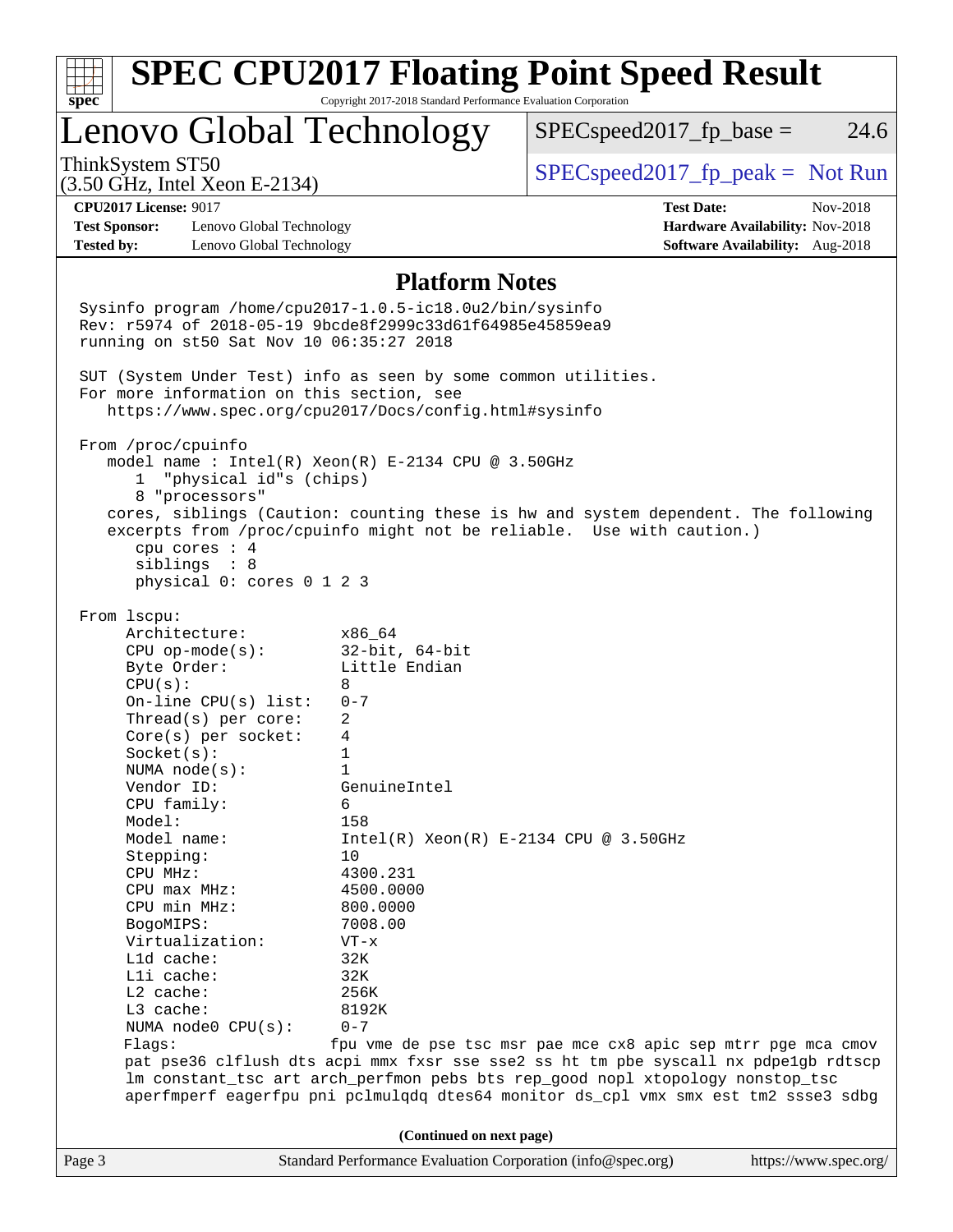| spec <sup>®</sup>    | <b>SPEC CPU2017 Floating Point Speed Result</b><br>Copyright 2017-2018 Standard Performance Evaluation Corporation |                                        |
|----------------------|--------------------------------------------------------------------------------------------------------------------|----------------------------------------|
|                      | Lenovo Global Technology                                                                                           | 24.6<br>$SPEC speed2017fp base =$      |
|                      | ThinkSystem ST50<br>$(3.50 \text{ GHz}, \text{Intel Xeon E-2134})$                                                 | $SPEC speed2017_fp\_peak = Not Run$    |
|                      | <b>CPU2017 License: 9017</b>                                                                                       | <b>Test Date:</b><br>Nov-2018          |
| <b>Test Sponsor:</b> | Lenovo Global Technology                                                                                           | <b>Hardware Availability: Nov-2018</b> |
| <b>Tested by:</b>    | Lenovo Global Technology                                                                                           | <b>Software Availability:</b> Aug-2018 |
|                      | <b>Platform Notes (Continued)</b>                                                                                  |                                        |

 fma cx16 xtpr pdcm pcid sse4\_1 sse4\_2 x2apic movbe popcnt tsc\_deadline\_timer aes xsave avx f16c rdrand lahf\_lm abm 3dnowprefetch epb intel\_pt ssbd ibrs ibpb stibp tpr\_shadow vnmi flexpriority ept vpid fsgsbase tsc\_adjust bmi1 hle avx2 smep bmi2 erms invpcid rtm mpx rdseed adx smap clflushopt xsaveopt xsavec xgetbv1 dtherm ida arat pln pts hwp hwp\_notify hwp\_act\_window hwp\_epp spec\_ctrl intel\_stibp flush\_l1d /proc/cpuinfo cache data cache size : 8192 KB From numactl --hardware WARNING: a numactl 'node' might or might not correspond to a physical chip. available: 1 nodes (0) node 0 cpus: 0 1 2 3 4 5 6 7 node 0 size: 65412 MB node 0 free: 61404 MB node distances: node 0 0: 10 From /proc/meminfo MemTotal: 65850248 kB HugePages\_Total: 0 Hugepagesize: 2048 kB From /etc/\*release\* /etc/\*version\* os-release: NAME="Red Hat Enterprise Linux Server" VERSION="7.5 (Maipo)" ID="rhel" ID\_LIKE="fedora" VARIANT="Server" VARIANT\_ID="server" VERSION\_ID="7.5" PRETTY\_NAME="Red Hat Enterprise Linux Server 7.5 (Maipo)" redhat-release: Red Hat Enterprise Linux Server release 7.5 (Maipo) system-release: Red Hat Enterprise Linux Server release 7.5 (Maipo) system-release-cpe: cpe:/o:redhat:enterprise\_linux:7.5:ga:server uname -a: Linux st50 3.10.0-862.11.6.el7.x86\_64 #1 SMP Fri Aug 10 16:55:11 UTC 2018 x86\_64 x86\_64 x86\_64 GNU/Linux Kernel self-reported vulnerability status: CVE-2017-5754 (Meltdown): Mitigation: PTI CVE-2017-5753 (Spectre variant 1): Mitigation: Load fences, \_\_user pointer sanitization CVE-2017-5715 (Spectre variant 2): Mitigation: IBRS (kernel) **(Continued on next page)**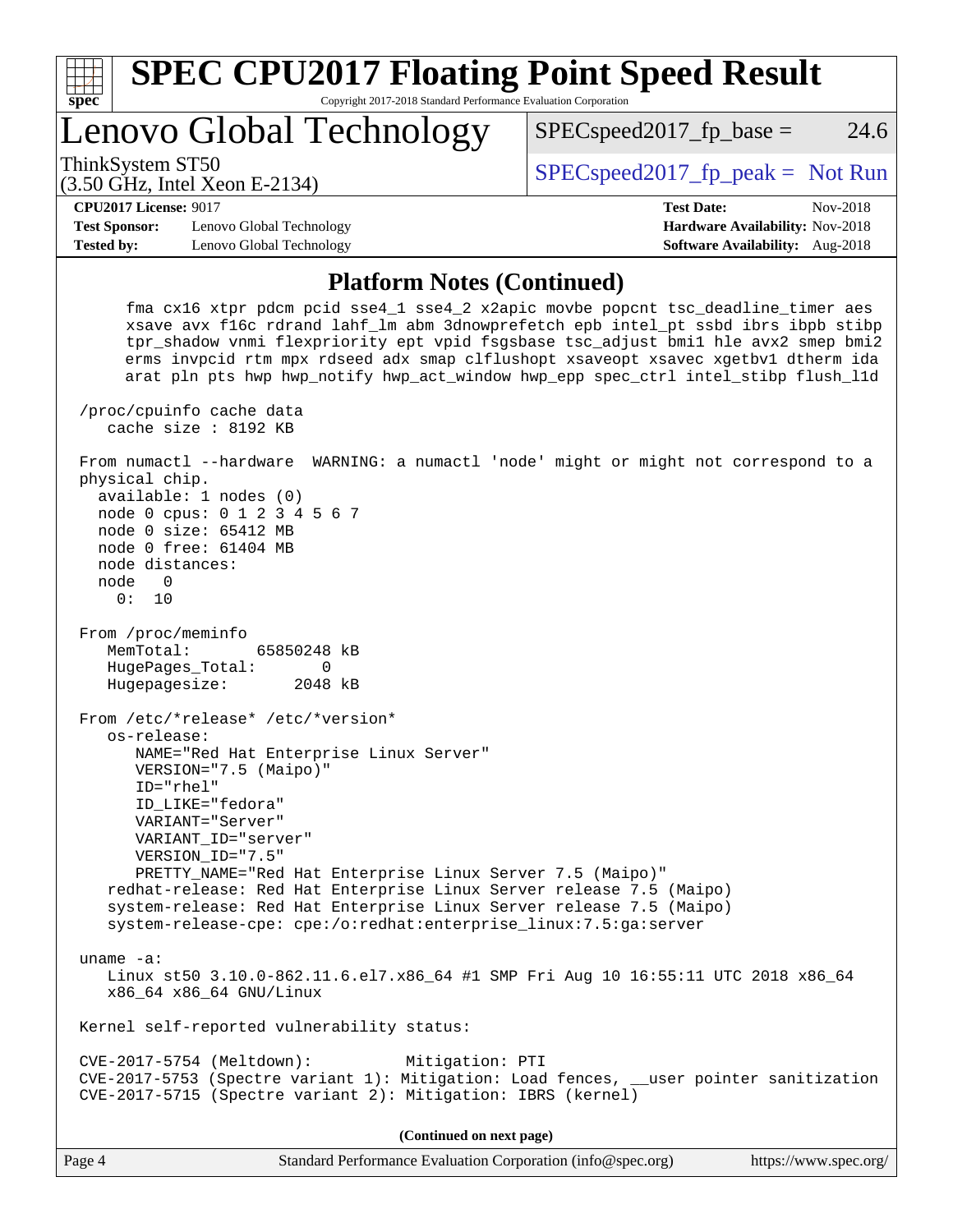| $spec*$                                                                   | <b>SPEC CPU2017 Floating Point Speed Result</b>                                                                                                                                                                                                                                                                                                                                                                                    | Copyright 2017-2018 Standard Performance Evaluation Corporation |          |                                                             |                                                                                         |                       |
|---------------------------------------------------------------------------|------------------------------------------------------------------------------------------------------------------------------------------------------------------------------------------------------------------------------------------------------------------------------------------------------------------------------------------------------------------------------------------------------------------------------------|-----------------------------------------------------------------|----------|-------------------------------------------------------------|-----------------------------------------------------------------------------------------|-----------------------|
|                                                                           | Lenovo Global Technology                                                                                                                                                                                                                                                                                                                                                                                                           |                                                                 |          |                                                             | $SPEC speed2017_fp\_base =$                                                             | 24.6                  |
| ThinkSystem ST50                                                          | (3.50 GHz, Intel Xeon E-2134)                                                                                                                                                                                                                                                                                                                                                                                                      |                                                                 |          |                                                             | $SPEC speed2017_fp\_peak = Not Run$                                                     |                       |
| <b>CPU2017 License: 9017</b><br><b>Test Sponsor:</b><br><b>Tested by:</b> | Lenovo Global Technology<br>Lenovo Global Technology                                                                                                                                                                                                                                                                                                                                                                               |                                                                 |          |                                                             | <b>Test Date:</b><br>Hardware Availability: Nov-2018<br>Software Availability: Aug-2018 | Nov-2018              |
|                                                                           |                                                                                                                                                                                                                                                                                                                                                                                                                                    | <b>Platform Notes (Continued)</b>                               |          |                                                             |                                                                                         |                       |
|                                                                           | $run-level$ 3 Nov 9 10:21                                                                                                                                                                                                                                                                                                                                                                                                          |                                                                 |          |                                                             |                                                                                         |                       |
| Filesystem<br>/dev/sda2                                                   | SPEC is set to: /home/cpu2017-1.0.5-ic18.0u2<br>xfs<br>381G                                                                                                                                                                                                                                                                                                                                                                        | Type Size Used Avail Use% Mounted on<br>14G 367G                | 4% /home |                                                             |                                                                                         |                       |
| Memory:                                                                   | Additional information from dmidecode follows. WARNING: Use caution when you interpret<br>this section. The 'dmidecode' program reads system data which is "intended to allow<br>hardware to be accurately determined", but the intent may not be met, as there are<br>frequent changes to hardware, firmware, and the "DMTF SMBIOS" standard.<br>BIOS LENOVO ITE101U 09/12/2018<br>4x SK Hynix HMA82GU7CJR8N-VK 16 GB 2 rank 2667 |                                                                 |          |                                                             |                                                                                         |                       |
|                                                                           | (End of data from sysinfo program)                                                                                                                                                                                                                                                                                                                                                                                                 |                                                                 |          |                                                             |                                                                                         |                       |
|                                                                           |                                                                                                                                                                                                                                                                                                                                                                                                                                    | <b>Compiler Version Notes</b>                                   |          |                                                             |                                                                                         |                       |
| CC.                                                                       | 619.1bm_s(base) 638.imagick_s(base) 644.nab_s(base)                                                                                                                                                                                                                                                                                                                                                                                |                                                                 |          |                                                             |                                                                                         |                       |
|                                                                           | icc (ICC) 18.0.2 20180210<br>Copyright (C) 1985-2018 Intel Corporation. All rights reserved.                                                                                                                                                                                                                                                                                                                                       |                                                                 |          |                                                             |                                                                                         |                       |
| FC.                                                                       | 607.cactuBSSN s(base)                                                                                                                                                                                                                                                                                                                                                                                                              |                                                                 |          |                                                             |                                                                                         |                       |
|                                                                           | icpc (ICC) 18.0.2 20180210<br>Copyright (C) 1985-2018 Intel Corporation. All rights reserved.<br>icc (ICC) 18.0.2 20180210                                                                                                                                                                                                                                                                                                         |                                                                 |          |                                                             |                                                                                         |                       |
|                                                                           | Copyright (C) 1985-2018 Intel Corporation. All rights reserved.<br>ifort (IFORT) 18.0.2 20180210<br>Copyright (C) 1985-2018 Intel Corporation. All rights reserved.                                                                                                                                                                                                                                                                |                                                                 |          |                                                             |                                                                                         |                       |
| FC.                                                                       | 603.bwaves_s(base) 649.fotonik3d_s(base) 654.roms_s(base)                                                                                                                                                                                                                                                                                                                                                                          |                                                                 |          |                                                             |                                                                                         |                       |
|                                                                           | ifort (IFORT) 18.0.2 20180210<br>Copyright (C) 1985-2018 Intel Corporation. All rights reserved.                                                                                                                                                                                                                                                                                                                                   |                                                                 |          |                                                             |                                                                                         |                       |
| CC.                                                                       | $621.wrf\_s(base)$ $627.cam4_s(base)$ $628.pop2_s(base)$                                                                                                                                                                                                                                                                                                                                                                           |                                                                 |          |                                                             |                                                                                         |                       |
|                                                                           |                                                                                                                                                                                                                                                                                                                                                                                                                                    | (Continued on next page)                                        |          |                                                             |                                                                                         |                       |
| Page 5                                                                    |                                                                                                                                                                                                                                                                                                                                                                                                                                    |                                                                 |          | Standard Performance Evaluation Corporation (info@spec.org) |                                                                                         | https://www.spec.org/ |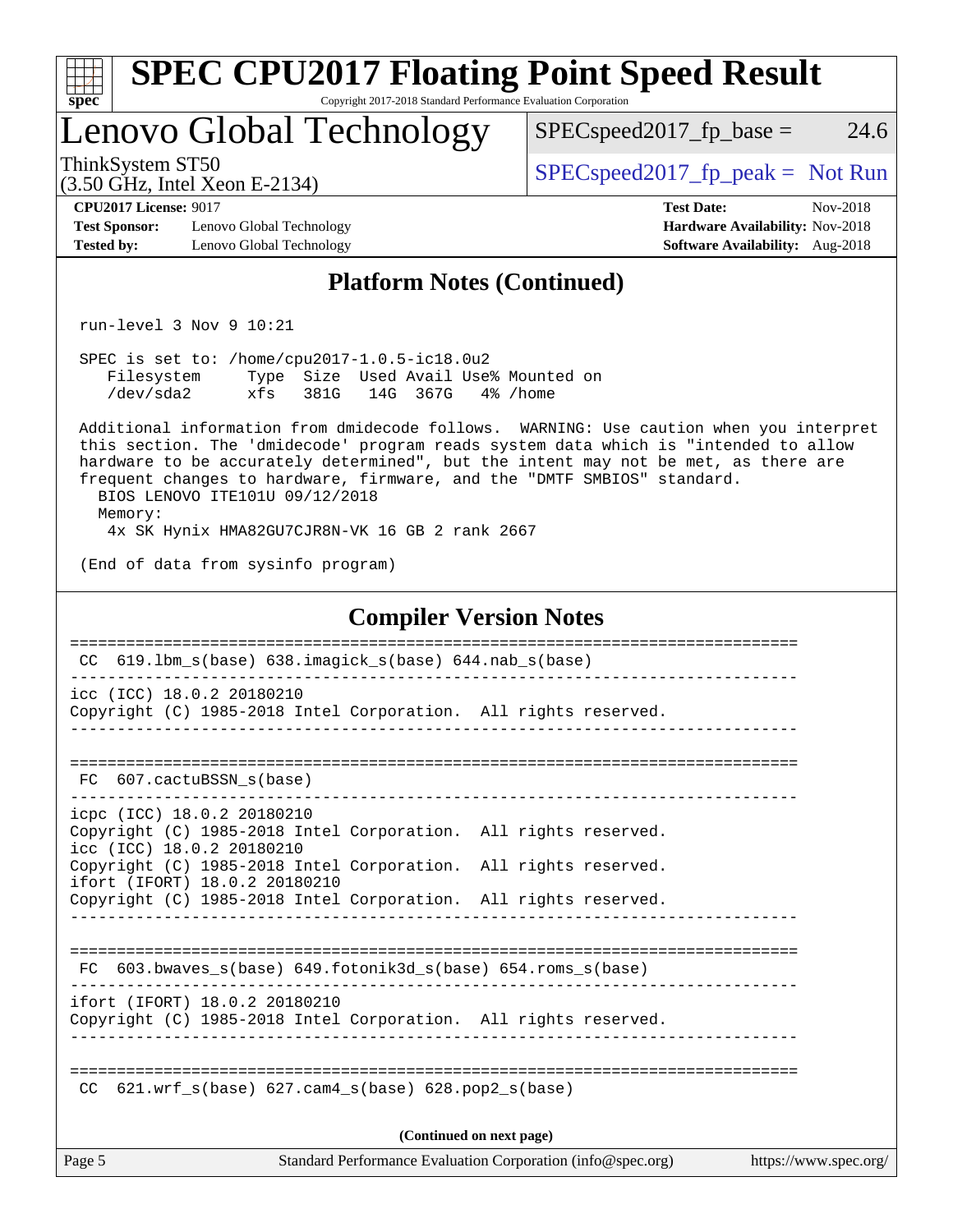

#### **[SPEC CPU2017 Floating Point Speed Result](http://www.spec.org/auto/cpu2017/Docs/result-fields.html#SPECCPU2017FloatingPointSpeedResult)** Copyright 2017-2018 Standard Performance Evaluation Corporation

# Lenovo Global Technology

 $SPEC speed2017_fp\_base = 24.6$ 

(3.50 GHz, Intel Xeon E-2134)

ThinkSystem ST50  $SPEC speed2017$  [p\_peak = Not Run

**[Test Sponsor:](http://www.spec.org/auto/cpu2017/Docs/result-fields.html#TestSponsor)** Lenovo Global Technology **[Hardware Availability:](http://www.spec.org/auto/cpu2017/Docs/result-fields.html#HardwareAvailability)** Nov-2018 **[Tested by:](http://www.spec.org/auto/cpu2017/Docs/result-fields.html#Testedby)** Lenovo Global Technology **[Software Availability:](http://www.spec.org/auto/cpu2017/Docs/result-fields.html#SoftwareAvailability)** Aug-2018

**[CPU2017 License:](http://www.spec.org/auto/cpu2017/Docs/result-fields.html#CPU2017License)** 9017 **[Test Date:](http://www.spec.org/auto/cpu2017/Docs/result-fields.html#TestDate)** Nov-2018

## **[Compiler Version Notes \(Continued\)](http://www.spec.org/auto/cpu2017/Docs/result-fields.html#CompilerVersionNotes)**

----------------------------------------------------------------------------- ifort (IFORT) 18.0.2 20180210

Copyright (C) 1985-2018 Intel Corporation. All rights reserved. icc (ICC) 18.0.2 20180210 Copyright (C) 1985-2018 Intel Corporation. All rights reserved. ------------------------------------------------------------------------------

# **[Base Compiler Invocation](http://www.spec.org/auto/cpu2017/Docs/result-fields.html#BaseCompilerInvocation)**

[C benchmarks](http://www.spec.org/auto/cpu2017/Docs/result-fields.html#Cbenchmarks): [icc -m64 -std=c11](http://www.spec.org/cpu2017/results/res2018q4/cpu2017-20181113-09695.flags.html#user_CCbase_intel_icc_64bit_c11_33ee0cdaae7deeeab2a9725423ba97205ce30f63b9926c2519791662299b76a0318f32ddfffdc46587804de3178b4f9328c46fa7c2b0cd779d7a61945c91cd35)

[Fortran benchmarks](http://www.spec.org/auto/cpu2017/Docs/result-fields.html#Fortranbenchmarks): [ifort -m64](http://www.spec.org/cpu2017/results/res2018q4/cpu2017-20181113-09695.flags.html#user_FCbase_intel_ifort_64bit_24f2bb282fbaeffd6157abe4f878425411749daecae9a33200eee2bee2fe76f3b89351d69a8130dd5949958ce389cf37ff59a95e7a40d588e8d3a57e0c3fd751)

[Benchmarks using both Fortran and C](http://www.spec.org/auto/cpu2017/Docs/result-fields.html#BenchmarksusingbothFortranandC): [ifort -m64](http://www.spec.org/cpu2017/results/res2018q4/cpu2017-20181113-09695.flags.html#user_CC_FCbase_intel_ifort_64bit_24f2bb282fbaeffd6157abe4f878425411749daecae9a33200eee2bee2fe76f3b89351d69a8130dd5949958ce389cf37ff59a95e7a40d588e8d3a57e0c3fd751) [icc -m64 -std=c11](http://www.spec.org/cpu2017/results/res2018q4/cpu2017-20181113-09695.flags.html#user_CC_FCbase_intel_icc_64bit_c11_33ee0cdaae7deeeab2a9725423ba97205ce30f63b9926c2519791662299b76a0318f32ddfffdc46587804de3178b4f9328c46fa7c2b0cd779d7a61945c91cd35)

[Benchmarks using Fortran, C, and C++:](http://www.spec.org/auto/cpu2017/Docs/result-fields.html#BenchmarksusingFortranCandCXX) [icpc -m64](http://www.spec.org/cpu2017/results/res2018q4/cpu2017-20181113-09695.flags.html#user_CC_CXX_FCbase_intel_icpc_64bit_4ecb2543ae3f1412ef961e0650ca070fec7b7afdcd6ed48761b84423119d1bf6bdf5cad15b44d48e7256388bc77273b966e5eb805aefd121eb22e9299b2ec9d9) [icc -m64 -std=c11](http://www.spec.org/cpu2017/results/res2018q4/cpu2017-20181113-09695.flags.html#user_CC_CXX_FCbase_intel_icc_64bit_c11_33ee0cdaae7deeeab2a9725423ba97205ce30f63b9926c2519791662299b76a0318f32ddfffdc46587804de3178b4f9328c46fa7c2b0cd779d7a61945c91cd35) [ifort -m64](http://www.spec.org/cpu2017/results/res2018q4/cpu2017-20181113-09695.flags.html#user_CC_CXX_FCbase_intel_ifort_64bit_24f2bb282fbaeffd6157abe4f878425411749daecae9a33200eee2bee2fe76f3b89351d69a8130dd5949958ce389cf37ff59a95e7a40d588e8d3a57e0c3fd751)

## **[Base Portability Flags](http://www.spec.org/auto/cpu2017/Docs/result-fields.html#BasePortabilityFlags)**

 603.bwaves\_s: [-DSPEC\\_LP64](http://www.spec.org/cpu2017/results/res2018q4/cpu2017-20181113-09695.flags.html#suite_basePORTABILITY603_bwaves_s_DSPEC_LP64) 607.cactuBSSN\_s: [-DSPEC\\_LP64](http://www.spec.org/cpu2017/results/res2018q4/cpu2017-20181113-09695.flags.html#suite_basePORTABILITY607_cactuBSSN_s_DSPEC_LP64) 619.lbm\_s: [-DSPEC\\_LP64](http://www.spec.org/cpu2017/results/res2018q4/cpu2017-20181113-09695.flags.html#suite_basePORTABILITY619_lbm_s_DSPEC_LP64) 621.wrf\_s: [-DSPEC\\_LP64](http://www.spec.org/cpu2017/results/res2018q4/cpu2017-20181113-09695.flags.html#suite_basePORTABILITY621_wrf_s_DSPEC_LP64) [-DSPEC\\_CASE\\_FLAG](http://www.spec.org/cpu2017/results/res2018q4/cpu2017-20181113-09695.flags.html#b621.wrf_s_baseCPORTABILITY_DSPEC_CASE_FLAG) [-convert big\\_endian](http://www.spec.org/cpu2017/results/res2018q4/cpu2017-20181113-09695.flags.html#user_baseFPORTABILITY621_wrf_s_convert_big_endian_c3194028bc08c63ac5d04de18c48ce6d347e4e562e8892b8bdbdc0214820426deb8554edfa529a3fb25a586e65a3d812c835984020483e7e73212c4d31a38223) 627.cam4\_s: [-DSPEC\\_LP64](http://www.spec.org/cpu2017/results/res2018q4/cpu2017-20181113-09695.flags.html#suite_basePORTABILITY627_cam4_s_DSPEC_LP64) [-DSPEC\\_CASE\\_FLAG](http://www.spec.org/cpu2017/results/res2018q4/cpu2017-20181113-09695.flags.html#b627.cam4_s_baseCPORTABILITY_DSPEC_CASE_FLAG) 628.pop2\_s: [-DSPEC\\_LP64](http://www.spec.org/cpu2017/results/res2018q4/cpu2017-20181113-09695.flags.html#suite_basePORTABILITY628_pop2_s_DSPEC_LP64) [-DSPEC\\_CASE\\_FLAG](http://www.spec.org/cpu2017/results/res2018q4/cpu2017-20181113-09695.flags.html#b628.pop2_s_baseCPORTABILITY_DSPEC_CASE_FLAG) [-convert big\\_endian](http://www.spec.org/cpu2017/results/res2018q4/cpu2017-20181113-09695.flags.html#user_baseFPORTABILITY628_pop2_s_convert_big_endian_c3194028bc08c63ac5d04de18c48ce6d347e4e562e8892b8bdbdc0214820426deb8554edfa529a3fb25a586e65a3d812c835984020483e7e73212c4d31a38223) [-assume byterecl](http://www.spec.org/cpu2017/results/res2018q4/cpu2017-20181113-09695.flags.html#user_baseFPORTABILITY628_pop2_s_assume_byterecl_7e47d18b9513cf18525430bbf0f2177aa9bf368bc7a059c09b2c06a34b53bd3447c950d3f8d6c70e3faf3a05c8557d66a5798b567902e8849adc142926523472) 638.imagick\_s: [-DSPEC\\_LP64](http://www.spec.org/cpu2017/results/res2018q4/cpu2017-20181113-09695.flags.html#suite_basePORTABILITY638_imagick_s_DSPEC_LP64) 644.nab\_s: [-DSPEC\\_LP64](http://www.spec.org/cpu2017/results/res2018q4/cpu2017-20181113-09695.flags.html#suite_basePORTABILITY644_nab_s_DSPEC_LP64) 649.fotonik3d\_s: [-DSPEC\\_LP64](http://www.spec.org/cpu2017/results/res2018q4/cpu2017-20181113-09695.flags.html#suite_basePORTABILITY649_fotonik3d_s_DSPEC_LP64) 654.roms\_s: [-DSPEC\\_LP64](http://www.spec.org/cpu2017/results/res2018q4/cpu2017-20181113-09695.flags.html#suite_basePORTABILITY654_roms_s_DSPEC_LP64)

# **[Base Optimization Flags](http://www.spec.org/auto/cpu2017/Docs/result-fields.html#BaseOptimizationFlags)**

[C benchmarks](http://www.spec.org/auto/cpu2017/Docs/result-fields.html#Cbenchmarks):

```
-Wl,-z,muldefs -xCORE-AVX2 -ipo -O3 -no-prec-div -qopt-prefetch
-ffinite-math-only -qopt-mem-layout-trans=3 -qopenmp -DSPEC_OPENMP
-L/usr/local/je5.0.1-64/lib -ljemalloc
```
**(Continued on next page)**

| Page 6<br>Standard Performance Evaluation Corporation (info@spec.org)<br>https://www.spec.org/ |  |
|------------------------------------------------------------------------------------------------|--|
|------------------------------------------------------------------------------------------------|--|